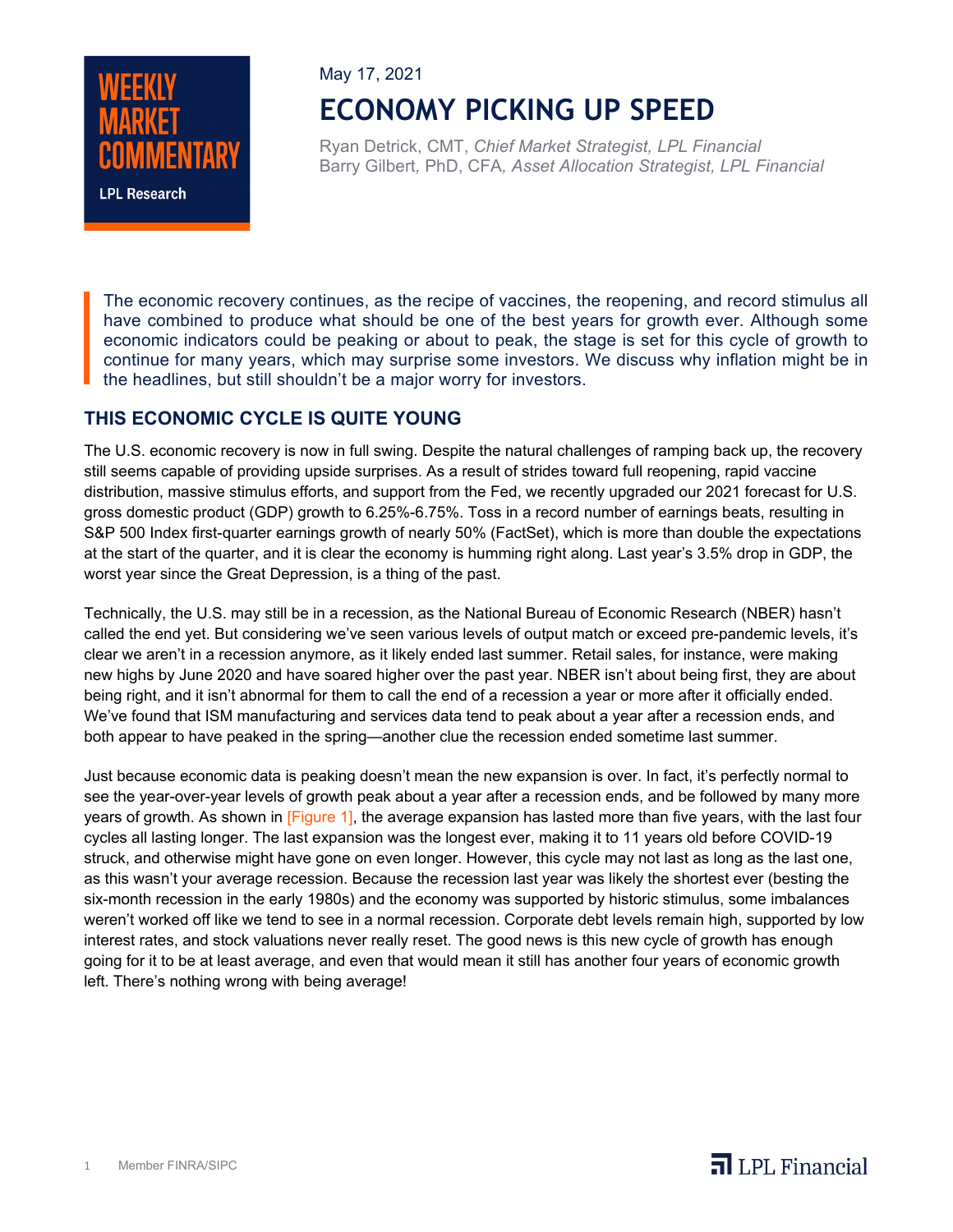

#### **ECONOMIC EXPANSIONS CAN LAST YEARS**

This New Expansion Could Have Years Left



Source: LPL Research, National Bureau of Economic Research 05/13/21 While NBER has not officially dated the end of the recession, and typically does not until approximately a year after the economy has troughed, on average, we are provisionally dating summer 2020 as the economic trough based on record retail sales, and expanding manufacturing and services data. Economic forecasts set forth my not deveop as predicted and are subject to change.

# **LET'S TALK ABOUT INFLATION**

The U.S. Bureau of Labor Statistics released its monthly report on inflation on Wednesday, May 12, revealing that the headline Consumer Price Index (CPI) rose 0.8% month over month and 4.2% year over year, well above expectations. Core CPI, which strips out volatile food and energy, rose 0.9% month over month, its highest reading since the early 1980s, and 3.0% year over year, again well above what economists thought. As a result, stocks had one of their worst days in months over fears higher inflation could mean the Fed will be forced to hike rates sooner.

The market took notice, pushing the market-implied five-year breakeven inflation rate—the difference between five-year Treasury and five-year TIPS yields—up to a 13-year high. When there is a wide spread, market participants are expecting higher inflation. Meanwhile, various industrial metals, which are linked to higher inflation, are trading at 52-week—or even all-time highs. Copper, for instance, made a new all-time high last week and is also signaling higher inflation ahead.

Here are some reasons we expect inflation to be transitory:

• **The root cause.** The reopening is happening, supply chain issues are making it harder to get goods, some jobs are hard to fill, and massive stimulus has created high savings levels, all of which have caused price pressures to build. But once the reopening has taken place and these bottlenecks have cleared, we would expect inflation readings to come back down. The Fed agrees, having said for months that any higher inflation numbers will be transitory, which means things should go back to normal once we get past the shock of reopening.

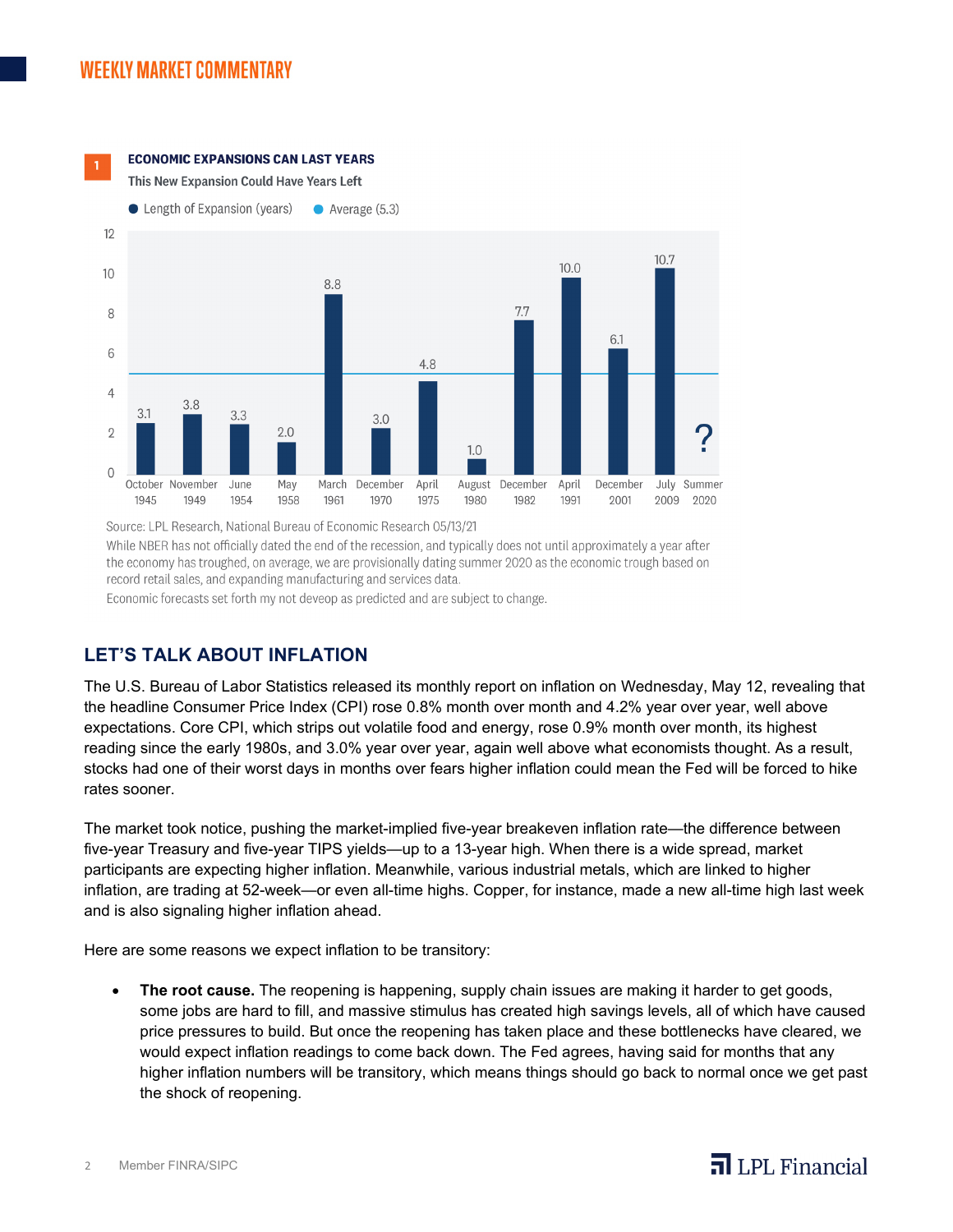- **Easy comparisons.** In the midst of the pandemic last spring, CPI was negative three consecutive months in a row and April saw one of the largest drops ever. Now with the economy improving, comparisons from those dark days are extremely easy, likely distorting the yearly inflation numbers.
- **Recovery plays accounted for most of the jump.** Used car and truck prices jumped a record 10%, lodging climbed 7.6%, airfare 10.2%, car rentals 16.2%, and sporting events 10.1%. All of these are heavily impacted by the reopening process and accounted for nearly all of the jump. As these prices get back to normal, we expect inflation to calm down. How many more cars can people buy? And, of course sporting events were cheaper a year ago when no one was going to them. Meanwhile, other major components of CPI, like rents (0.2%), showed much more modest increases.
- **Bigger forces still in play.** Yes, near-term inflation has spiked, but in the longer-term a 1970s-style scare is extremely unlikely. Technology, globalization, the Amazon effect, increased productivity and efficiency, automation, and high debt (which puts downward pressure on inflation) are among the major structural forces that have put a lid on inflation the past decade plus—and will likely continue to do so.

# **CONCLUSION**

The economy continues to strengthen and, so far, this year is off to a better start than even the most bullish economist could have expected. There are always risks though, including COVID-19 spread outside the U.S., deficit spending, geopolitics, inflation, tax increases, and a potential policy mistake. Not to mention after a record 89% rally for the S&P 500, a well-deserved break or consolidation during a historically weak time seasonally would be perfectly normal.

But, amid a backdrop of an improving economy, massive levels of fiscal and monetary stimulus, and rising vaccination rates, we don't expect any pullbacks to last very long, and we'd use any that appear as a buying opportunity. We upgraded our forecast for the global economy and U.S. corporate earnings in April, and last week upgraded our 2021 year-end S&P 500 fair-value target range to 4,400-4,450. We continue to recommend an overweight to equities and underweight to fixed-income position relative to investors' targets, as appropriate.